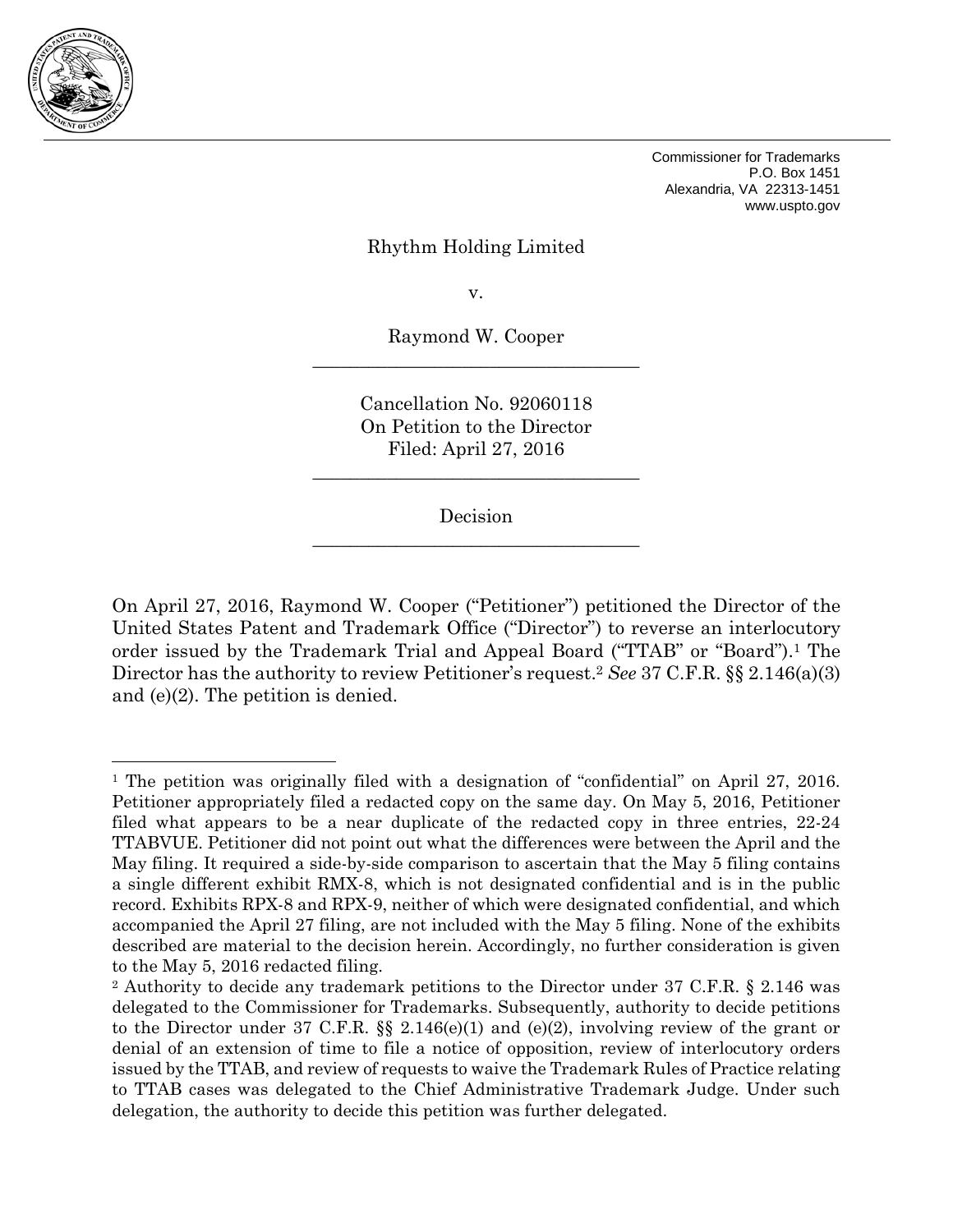# **FACTS3**

1

Rhythm Holding Limited ("Plaintiff") seeks to cancel Petitioner's Registration No. 4595305 for the mark RHYTHM AND BLUES for, essentially, certain clothing items.4 As grounds for cancellation, Plaintiff alleges likelihood of confusion with its previously used and registered marks RHYTHM for, essentially, clothing, athletic wear, sportswear, and bags. 1 TTABVUE.

In an order dated March 27, 2016, the Board denied Petitioner's motion to compel the parties to mediate, indicating that, although the Board encourages settlement, the Board does not compel parties to mediate. 16 TTABVUE 1. The Board further determined that Petitioner's submission, in support of his motion to compel, of correspondence between the parties concerning settlement was inappropriate.

In an order dated March 31, 2016, the Board further addressed its determination regarding the submission of the correspondence between the parties and clarified that Petitioner's separately-filed motion to suspend pending resolution of its motion to compel mediation was denied. In its order, the Board indicated that the Board and the parties participated in a telephone conference regarding Plaintiff's request that the motion to compel mediation be designated "confidential" in order to remove settlement exchanges between the parties from the public record. The Board granted Plaintiff's motion and ordered Petitioner to file a redacted copy of his motion to compel. 17 TTABVUE. Petitioner filed the redacted document on April 13, 2016. 18 TTABVUE.

Petitioner now seeks reversal of the Board's orders arguing that the Board abused its discretion or committed clear error in:

- 1. denying his motion to compel mediation when, according to his assertions, the parties had resolved all issues but the amount he would receive as part of the settlement, which he submits was only a small amount;<sup>5</sup>
- 2. placing the motion to compel mediation under seal when, according to Petitioner, it contained "relevant, admissible, and publicly available evidence."6

<sup>3</sup> This decision recites only the facts relevant to the issue on petition.

<sup>4</sup> The registration also covers entertainment services. However, Plaintiff does not seek to cancel such services.

<sup>5</sup> Petitioner states the actual amount. The information has been designated confidential.

<sup>6</sup> Petitioner dedicates several pages of his petition to accusing Plaintiff of being a "trademark troll." The issue is beyond the scope of this petition to review specific orders issued by the Board concerning other matters. A determination of whether a party is a "troll" is best made on a fully-developed record at final decision where the accused has an opportunity to defend itself. Such accusations should not be made lightly, without evidence or as a "throw-away"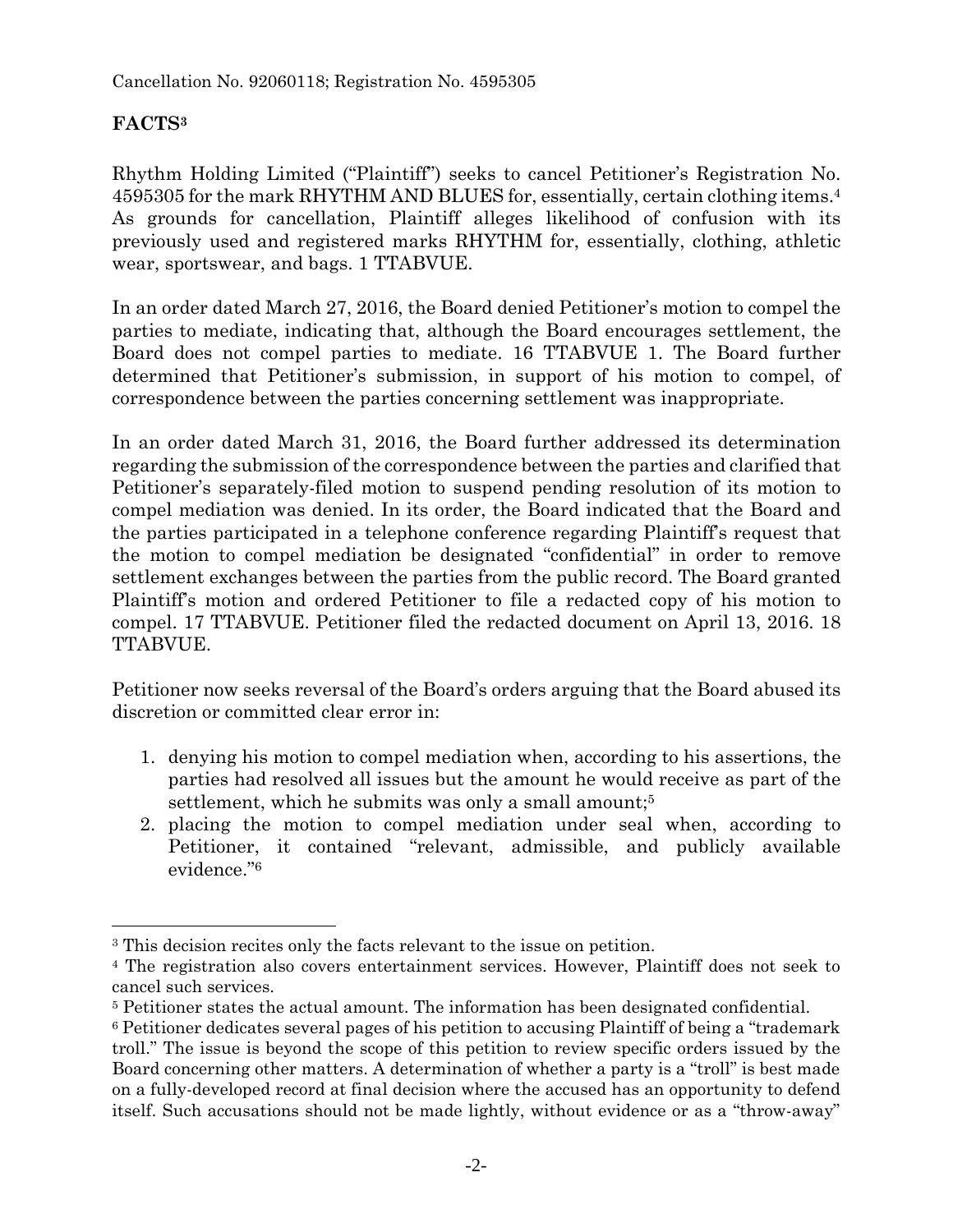Plaintiff, on May 15, 2016, filed a response to the instant petition, and Petitioner replied thereto.

## **DISCUSSION**

 $\overline{a}$ 

### *Standard of Review*

The Director may exercise supervisory authority in appropriate circumstances. 35 U.S.C. § 2; 37 C.F.R. § 2.146(a)(3); TRADEMARK MANUAL OF EXAMINING PROCEDURE (TMEP) § 1707. In an inter partes proceeding before the Board, a party may petition the Director to review an order or decision of the Board that concerns a matter of procedure and does not put an end to the litigation before the Board. TTAB MANUAL OF PROCEDURE (TBMP) §§ 901.02(a), 905; TMEP § 1704. However, the Director will reverse an interlocutory order issued by the Board in an inter partes proceeding only upon a showing of clear error or abuse of discretion. *Kimberly Clark Corp. v. Paper Converting Industry, Inc.*, 21 USPQ2d 1875, 1877 (Comm'r Pats. 1991); *Paolo's Associates Ltd. Partnership v. Bodo*, 21 USPQ2d 1899, 1902 (Comm'r Pats. 1991); *Jonergin Co. Inc. v. Jonergin Vermont Inc.*, 222 USPQ 337 (Comm'r Pats. 1983); *Riko Enterprises, Inc. v. Lindsley*, 198 USPQ 480 (Comm'r Pats. 1977). For the reasons set forth below, the circumstances presented in this case do not demonstrate that the Board committed clear error or abused its discretion.

# *The TTAB Did Not Commit Clear Error or Abuse Its Discretion*

*1. The denial of Petitioner's motion to compel mediation.* 

Petitioner argues that the Board "adopted a per se rule" that it does not compel mediation. Petitioner contends that, in so stating, the Board abused its discretion because the parties have all but settled the matter, with the exception of the monetary amount to be received by Petitioner, and because Petitioner asserts he will prevail on the likelihood of confusion claim. In contrast, according to Plaintiff, while the parties once discussed settlement, including an offer and counter offer which were rejected, there is no outstanding proposal. Plaintiff further asserts it has standing and priority.

Petitioner argues that the Board has the authority to compel mediation under Fed. R. Civ. P. 16, which addresses pretrial conferences, scheduling and management, and which is generally applicable to Board proceedings pursuant to Trademark Rule 2.116(a), 37 C.F.R. § 2.116(a).

argument. A party making unsubstantiated accusations runs the risk of being found to have acted improperly. Fed. R. Civ. P. 11(b).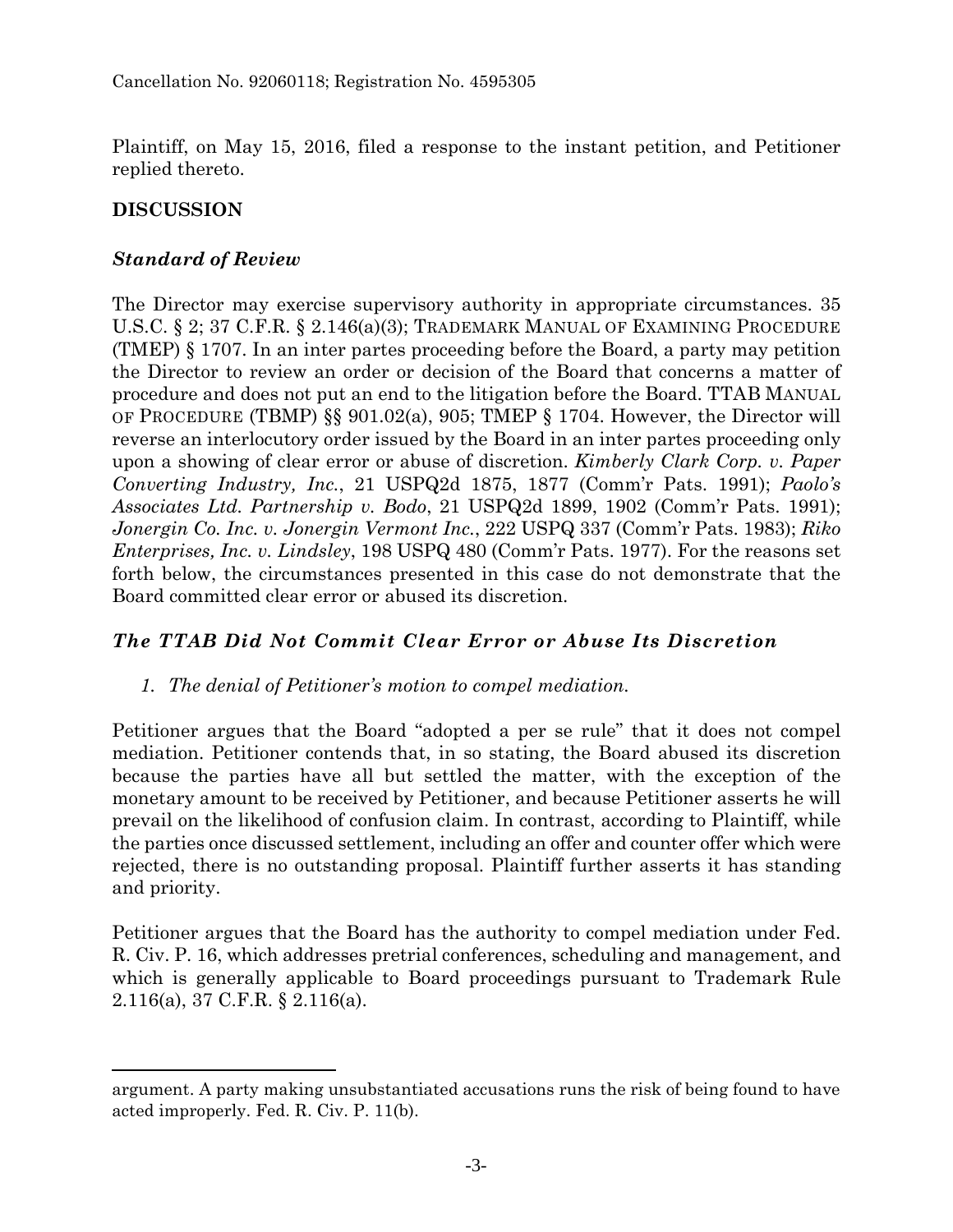Petitioner's reliance only on the federal rule is misplaced. As recognized by Petitioner, Rule 16 does not expressly require compulsory mediation, though the provisions permit flexibility to facilitate settlement.

The Board does not require settlement, that the parties engage in settlement discussions or compel mediation. Rather, the Board encourages settlement, and several aspects of Board practice and procedure, including its discovery practice and its usual willingness to suspend proceedings for reasonable times while parties negotiate for settlement, serve to facilitate the resolution of cases by agreement. TBMP § 605.01. Were the parties mutually to agree to enter into mediation, the Board similarly would facilitate their endeavors.<sup>7</sup>

It is clear that no Board rule exists requiring mediation be compelled; that, as acknowledged by Petitioner, the Board has not compelled mediation as part of its practice; and the federal rule relied upon by Petitioner does not require that mediation be compelled. Thus, the Board did not abuse its discretion or commit clear error in denying Petitioner's motion to compel mediation. (Order dated March 27, 2016.)

2. The grant of Plaintiff's request that the correspondence exchanged between the *parties during settlement be removed from the public record.* 

In its order of March 31, 2016, the Board placed Petitioner's motion to compel mediation under seal and ordered Petitioner to submit a redacted version for the public record that did not include:

references to specific issues in the parties' settlement negotiations in the text of that motion  $\Box$  and any copies of correspondence related thereto ...

Petitioner argues that the Board committed clear error and abused its discretion when it sealed "non-confidential, relevant evidence." Petitioner argues the information he submitted was not confidential (as he was not asked and did not agree that the settlement exchange would be confidential); that it was publicly disclosed; that there is a compelling need for the information to be publicly available; and that Fed. R. Evid. 408 does not exclude the use of the redacted statements and exhibits.<sup>8</sup>

Even considering the material at issue as relevant and admissible for purposes of determining Petitioner's then-pending motion to compel mediation, it was not clear

1

<sup>7</sup> The information on the USPTO website concerning independent resources that the parties may elect to utilize to mediate their dispute is informational. *See* ALTERNATIVE DISPUTE RESOLUTION at the TTAB home page at www.uspto.gov. The Board makes it clear that it does not sponsor or endorse any organization and further requests that the parties inform the Board if they engage in alternative dispute resolution.

<sup>8</sup> Fed. R. Evid. 408 addresses the admissibility of settlement offers and negotiations.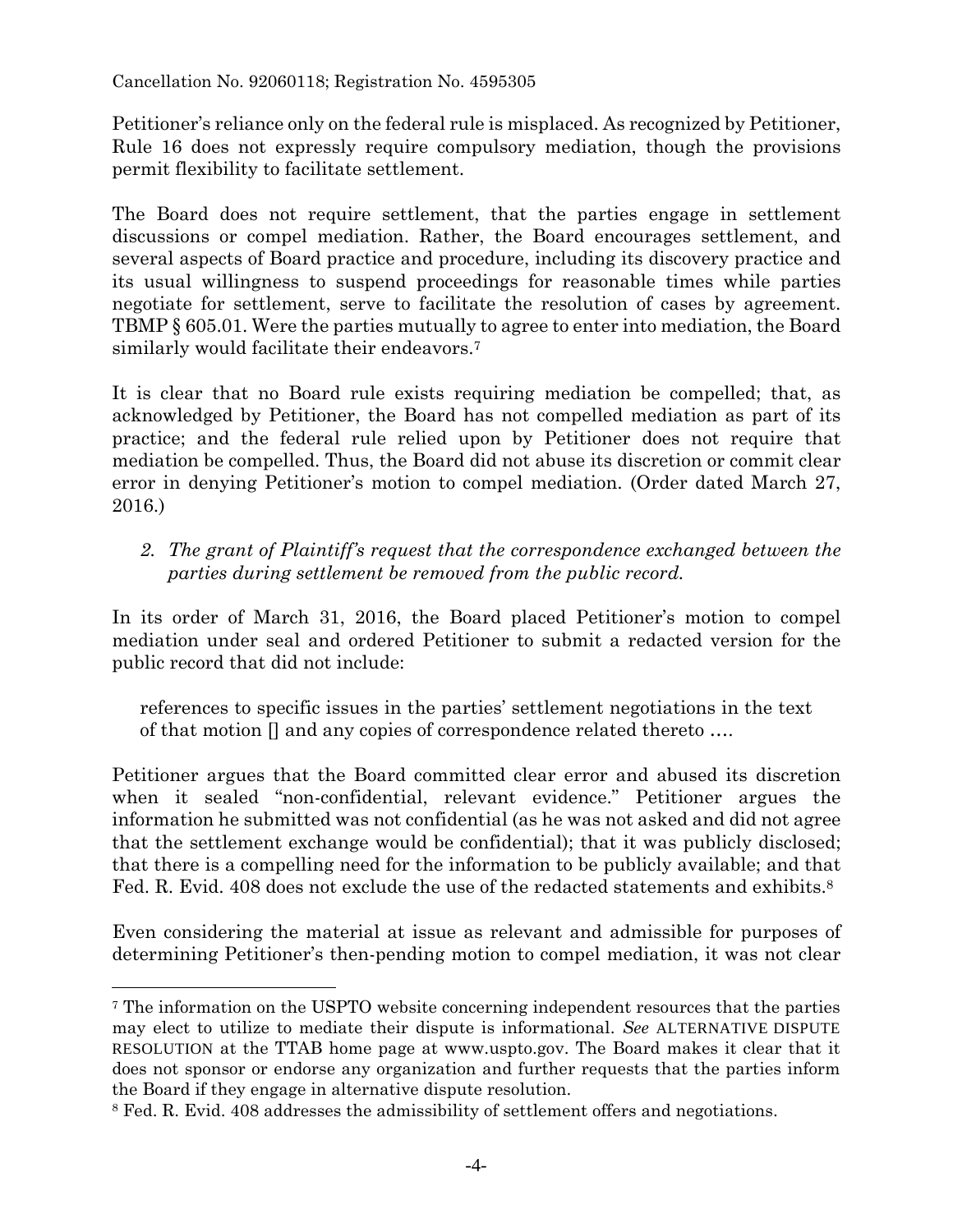error or abuse of discretion to designate certain portions as confidential and shield those portions from the public record. Contrary to Petitioner's assertions, there is no compelling need for the public to be made aware of the details of the proposed terms, particularly the differences in the expectations of the parties concerning the monetary amount to be paid to Petitioner in order to conclude a possible settlement.9 The fact that the specific exchanges were briefly publicly disclosed prior to being placed under seal does not prevent the Board from later determining that such material is to be placed under seal. Only a very small portion of Petitioner's motion to compel was designated confidential. Indeed, the greater portion of the submission, and any subsequent submission from which similar information was redacted, remains available to the public. Finally, the Board acknowledged that Rule 408 does not exclude consideration of the redacted material. Rather, the Board determined that such material was to be designated as confidential. Thus, the Board did not abuse its discretion or commit clear error in granting Plaintiff's motion to remove the correspondence between the parties, and certain references in the body of the motion to compel, from the public record. (Order dated March 31, 2016.)

#### **DECISION**

The Petition is denied. This decision will be forwarded to the assigned Interlocutory Attorney for resumption of proceedings

/Cheryl Butler/

Cheryl Butler Senior Counsel Trademark Trial and Appeal Board

Date: August 9, 2016

 $\overline{a}$ 

<sup>9</sup> Any one reading the redacted motion to compel will clearly understand that the parties did not agree with respect to the financial aspect of their settlement discussions.